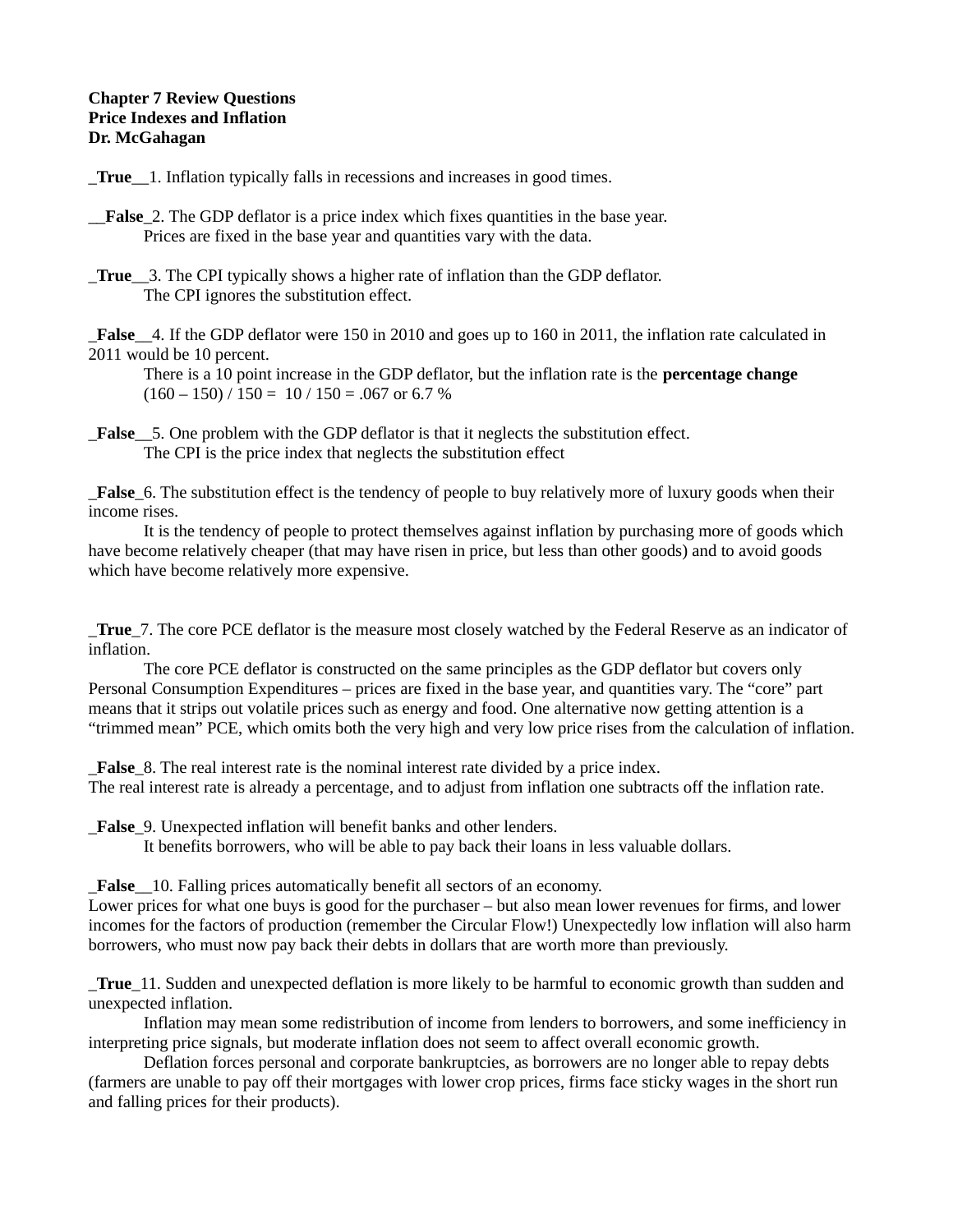\_**False**\_\_12. The United States has not seen deflation since the Great Depression.

Consider the CPI for 2008 215.3 2009 214.5 Inflation rate = (214.5 - 215.3) / 215.3 = 0.8 / 215.3 = .00372 or 0.372 % Less than ½ percent deflation, but still deflation.

\_**True**\_13. Prices of goods and services which are labor-intensive tend to be sticky; prices of goods that are rawmaterials intensive tend to be flexible.

See the interesting "inflation project" of the Atlanta Federal Reserve, as reported by Michael Bryan and Brent Meyer in their article "Are Some Prices More Forward Looking than Others? We Think So" (May, 2010), on the web at<http://www.clevelandfed.org/Research/commentary/2010/2010-2.cfm>

Motor fuel goes only 0.7 months between changes in price, fruit and vegetables 1.3 months, women's apparel 2.3 months, men's apparel 3.2 months – relatively flexible prices, which can clear a market quickly.

Sticky price items include motor vehicle repair (5.3 months), education services (11.1 months), medical services (14.0 months). The market may not adjust to equilibrium quickly, and this has consequences for the business cycle.

\_**True**\_14. The CPI was 215 in 2008 and 214 in 2009. The rate of inflation was about half a percent between 2008 and 2009. (See the more exact calculation in question 12).

Given the following data, answer the following questions. Show all your work, clearly indicating the operations you are conducting.

Assume that 2011 is the base year. Also assume that these are the only two goods produced, and that both are produced domestically, so that the coverage of the CPI and the GDP deflator is the same.

|      | <b>PRICES</b> |               | <b>QUANTITIES</b> |               |
|------|---------------|---------------|-------------------|---------------|
|      | Good X        | <b>Good Y</b> | Good X            | <b>Good Y</b> |
| 2011 | \$ 50         | \$100         | 30                | 20            |
| 2012 | <b>S</b> 40   | \$110         | 20                | 30            |

\_\_\_\$ 3500\_\_15. Nominal GDP in 2011 is --- Nominal GDP 2011 =  $$50 * 30 + $100 * 20 = $1500 + $2000 = $3500$ 

\_\_\_\$ 3500\_\_\_16. Real GDP in 2011 is --- (in the base year, real and nominal GDP are the same)

\_\_\_\$ 4100\_\_\_17. Nominal GDP in 2012 is ----  $$40 * 20 + $110 * 30 = $800 + $3300 = $4100$ 

\_\_\$ 4000\_\_\_18. Real GDP in 2012 is --- Use 2011 prices and 2010 quantities:  $$50 * 20 + $100 * 30 = $1000 + $3000 = $4000$ 

 $\_$ 14.29 % $\_$ 20. The real GDP growth rate between 2011 and 2012 is ---- $(4000 - 3500)$  / 3500 = .1429 or 14.29 percent.